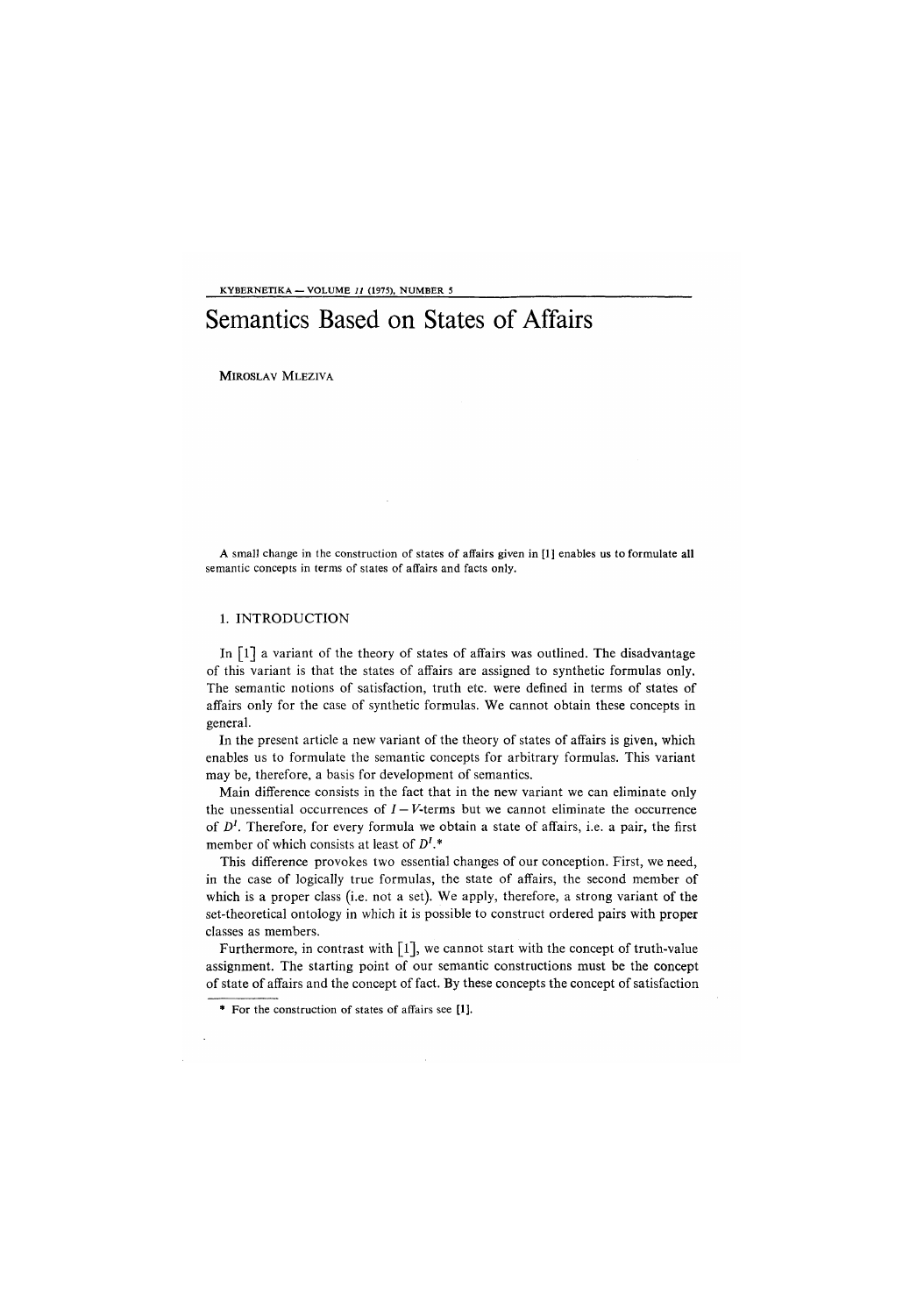320 and other semantic concepts must be defined. Indeed, in this case, we must prove the adequacy of the concept of satisfaction defined in this manner for the customarily used notion of satisfaction.

Most definitions and theorems in the present article are the same as in  $[1]$ . We shall give them without proofs and comments. For typographical reasons we shall introduce some unessential changes in our notation.

## 2. THE LANGUAGE L, ITS METALANGUAGE AND ONTOLOGY OF L

The language L is an arbitrary language of applied first-order predicate calculus with identity. The logical constants are as follows:

$$
\lnot, \Rightarrow, \cdot, +, \Leftrightarrow, (\forall), (\exists), = .
$$

The extralogical constants of L are following:

 $a_1, a_2, \ldots, a_n$  (individual constants)

 $P_1, P_2, \ldots, P_m$  (predicates; a predicate  $P_i$  is  $k_i$ -ary).

The variables of Lare as follows:

 $x_1, x_2, \ldots, x_p, \ldots$  (the number of variables is unlimited).

The concept of a formula of L, of a sentence of L and other syntactical concepts are defined as customary. The result of replacing of *B* by *C* in *A* is designed by  $A(B|C)$ .

The metalanguage ML of the language L contains following variables for arbitrary expressions of L:

$$
A, B, C, D, A_1, B_1, C_1, D_1, A_2, \ldots
$$

and following logical symbols:

$$
\sim, \rightarrow, \&, \vee, \equiv, ( ), (E), =
$$

The ontology of Lis the domain of all objects constructed by the principles of the set theory of Bernays-Morse (in the formulation given in [2]).

The ML-variables for objects of ontology are as follows

$$
\alpha, \beta, \gamma, \delta, \alpha_1, \beta_1, \gamma_1, \delta_1, \alpha_2, \ldots
$$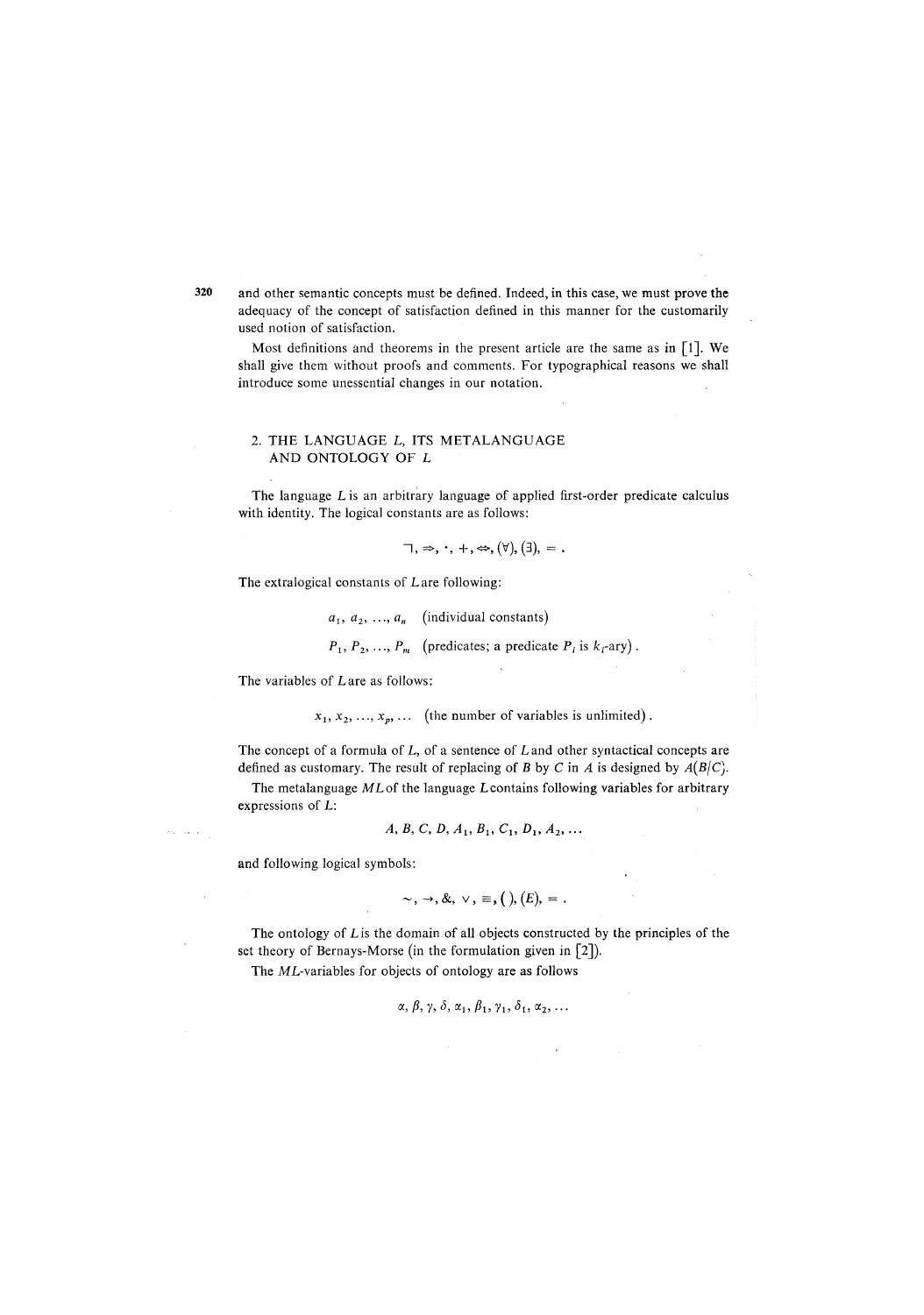They have arbitrary classes as values. The membership relation is denoted as  $\epsilon$ . A set is a class being a member of some class. When a class is not a set, it is a proper class. The universal class *V*is the class of all sets.\*

The symbol {...:...} is the abstraction operator *(*class of all sets..., that it holds...). The operations and relations

$$
\cup, \cap, \setminus (\text{difference}), - (\text{complement}), \times, \subset, =
$$

are defined for arbitrary classes. The operation  $\{...\}$  forms a class from sets. The symbol 0 designs the empty set. The class of all unempty sets *U* is defined as follows:

$$
U = V \setminus \{\emptyset\}.
$$

We suppose that our ontology contains the natural numbers 0, 1, 2, 3, ...

The concept of ordered pair  $\langle \alpha, \beta \rangle$  is defined in a usual way only for the case of sets  $\alpha$  and  $\beta$ . We need, however, ordered pairs also in the case, when  $\alpha$  and  $\beta$  are proper classes. We adopt a device cited in [2] and we define the ordered pair as follows:

$$
\langle \alpha, \beta \rangle = \begin{cases} \{\{\alpha\}, \{\alpha, \beta\}\}, & \text{if } \alpha \text{ and } \beta \text{ are sets,} \\ (\alpha \times \{0\}) \cup (\beta \times \{1\}), & \text{if } \alpha \text{ or } \beta \text{ are proper classes.} \end{cases}
$$

The second part of this definition satisfies the condition

$$
\langle \alpha, \beta \rangle = \langle \gamma, \delta \rangle \equiv \alpha = \gamma \& \beta = \delta.
$$

The variables for arbitrary formulas of set theory are as follows:

$$
\mathcal{A}, \mathcal{B}, \mathcal{C}, \mathcal{D}, \mathcal{A}_1, \mathcal{B}_1, \mathcal{C}_1, \mathcal{D}_1, \mathcal{A}_2, \ldots
$$

The principle of abstraction:

(a)  $(\alpha \text{ is a set } \& \mathcal{A}(\alpha)) \equiv \alpha \in \{\beta : \mathcal{A}(\alpha/\beta)\}$  ( $\mathcal A$  does not contain  $\beta)$ ;

$$
(a_1, ..., a_i) \text{ is a set } \alpha \text{ or } (a_1, ..., a_i) =
$$

 $= \langle a_1, ..., a_i \rangle \in \{ \langle p_1, ..., p_i \rangle : \mathcal{A}(a_1/p_1, ..., a_i/p_i) \}$  $(\mathscr{A}$  does not contain  $\beta_1, ..., \beta_i$ .

In contrast with [1], there are no truth-values in our ontology.

\* When we assume in our ontology also the existence of individuals (Urelemente), some principles of the set theoretical basis must be changed, e.g. the following equivalence cannot hold:

$$
\alpha \text{ is a set } \equiv \alpha \in V.
$$

(see e.g. [3]). Our constructions are not dependent on these changes.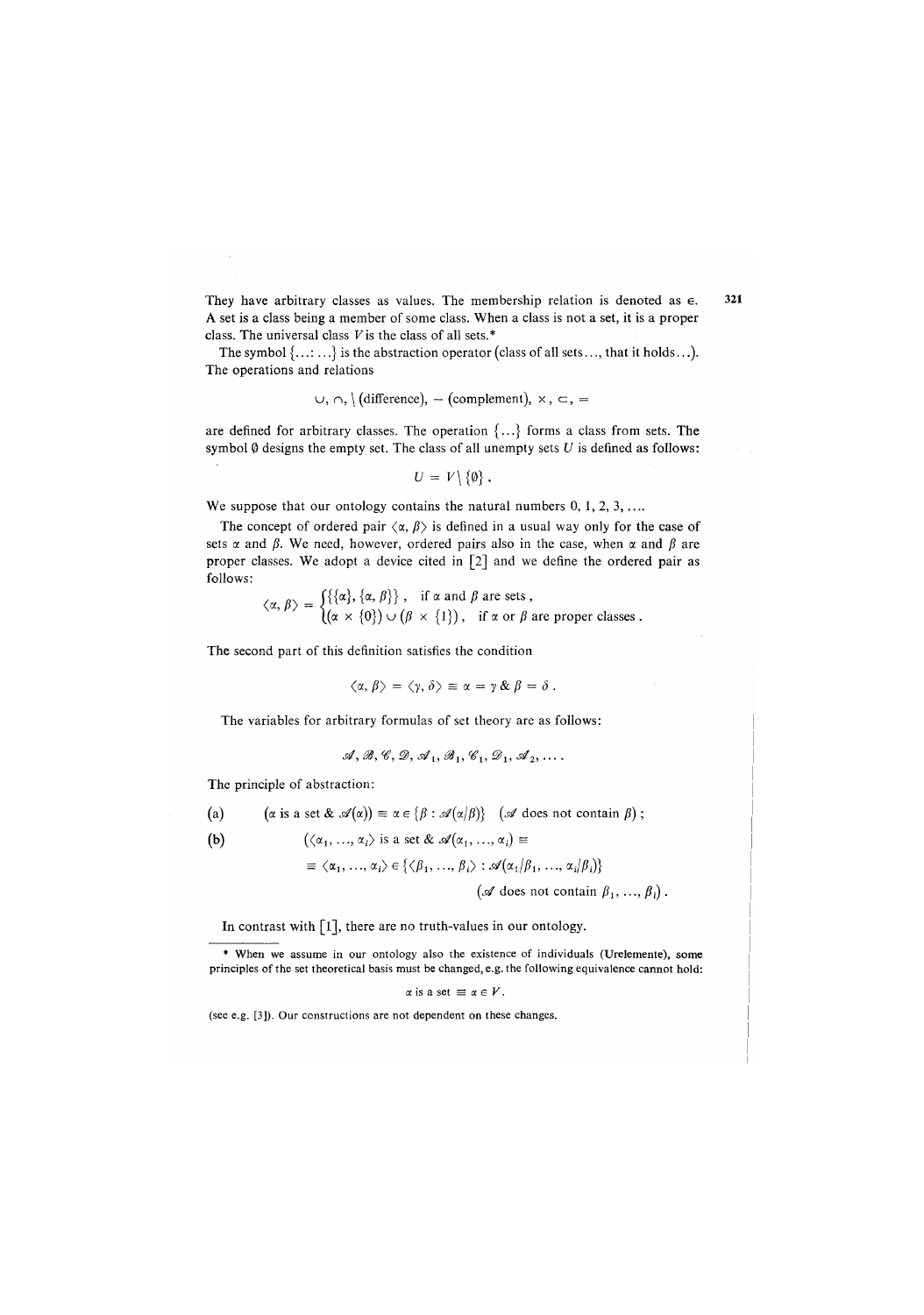# **322** 3. INTERPRETATION, VALUATION AND TRANSLATION

**Definition 1**. *Th*e *interpretation of L is a function I assigning* 1) *a domain of*  interpretation  $D^I$  to the language  $L$  and  $2)$  exactly one denotatum I(A) to every *constant A in I such that:* 

 $I(A) \in D<sup>I</sup>$ , if A is an individual constant,

*1(A) is an k-ary relation on D<sup>1</sup> , if A is a k-ary predicate.* 

The variables for arbitrary interpretations are as follows:

$$
I, J, K, I_1, J_1, K_1, I_2, \ldots
$$

**Definition 2**. *Th*e *valuation of variables in I is a function V<sup>1</sup> assigning to every variable A* exactly one value  $V^I(A)$  such that  $V^I(A) \in D^I$ .

The variables for arbitrary valuations in  $I$  are as follows:

$$
V^I, U^I, W^I, V_1^I, U_1^I, W_1^I, V_2^I, \ldots,
$$

(or without index  $I$ , when the use in the given context is clear).

For the sake of simplicity of the text, we define a generalized concept of value for variables and constants in *V* and /.

**Definition 3**.

*If A is a constant of L, then*  $v_{\mathbf{v}}^{\mathbf{I}}(A) = I(A)$ ,

*if A is a variable of L, then*  $v_Y^I(A) = V^I(A)$ .

We call the terms  $v_r^I(A)$  I – V-terms. The sentences constructed from the formulas of set theory by replacing of variables by  $I - V$ -terms or by the term  $D<sup>I</sup>$  will be called *I — V*-sentences. We shall use also the variables

$$
\mathcal{A}, \mathcal{B}, \mathcal{C}, \mathcal{D}, \mathcal{A}_1, \mathcal{B}_1, \mathcal{C}_1, \mathcal{D}_1, \mathcal{A}_2, \ldots,
$$

for arbitrary  $I - V$ -expressions (i.e.  $I - V$ -sentences or  $I - V$ -terms).

**Definition 4.** 

(1) If A is a k-ary predicate and  $A_1, \ldots, A_k$  are individual terms, then the I – V-trans*lation of*  $A(A_1, ..., A_k)$  *is the ML-sentence* 

$$
\langle v'_{\mathbf{V}}(A_1),\ldots,v'_{\mathbf{V}}(A_k)\rangle\in v'_{\mathbf{V}}(A);
$$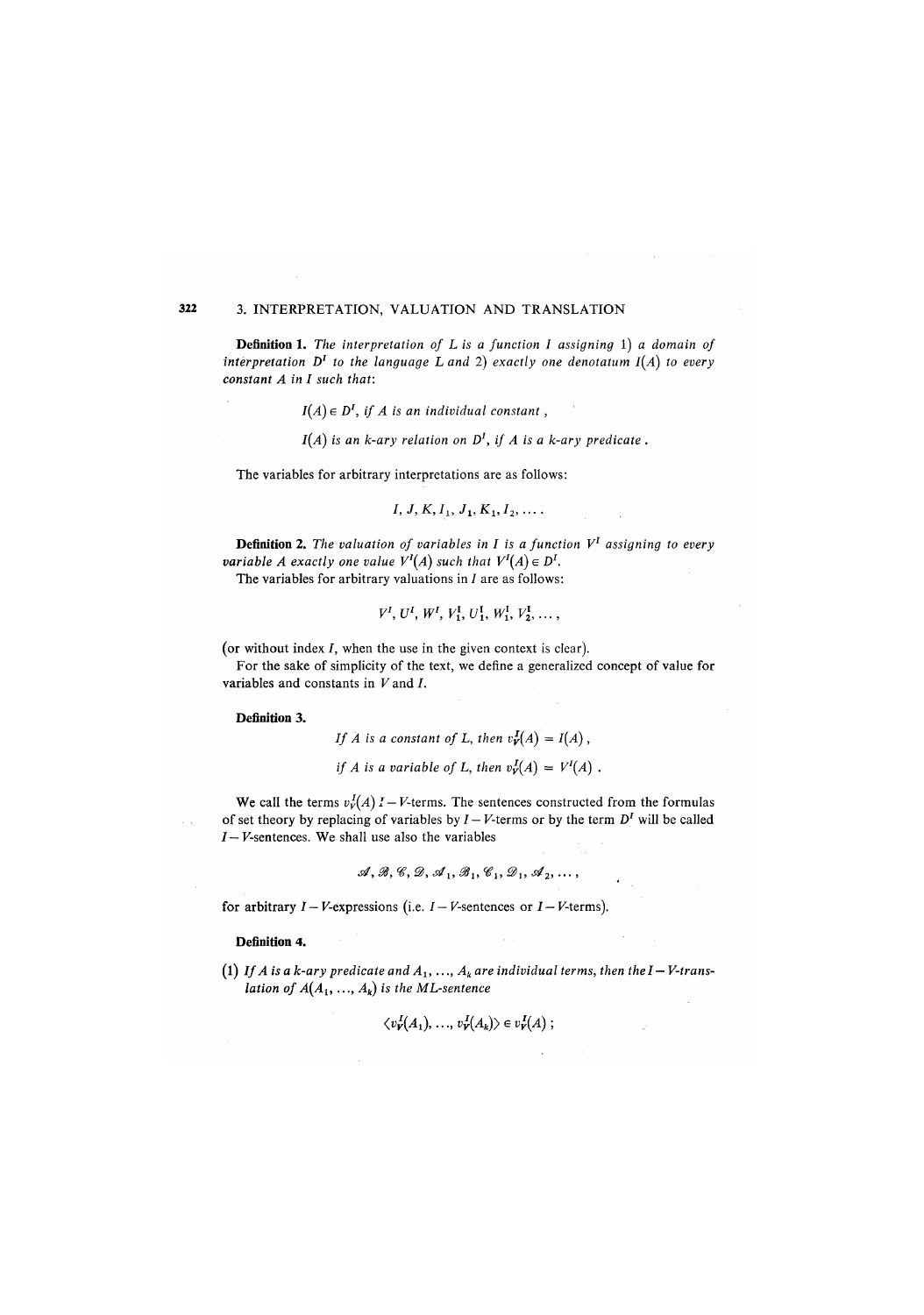*(*2) *if A and B are individual terms, then* 323

*the I – V-translation of A = B is the ML-sentence*  $v_Y^I(A) = v_Y^I(B)$ ;

(3) if A is a formula and  $\mathscr A$  is its  $I-V$ -translation, then

*the I – V-translation of*  $\lnot A$  *is the ML-sentence*  $\sim \mathcal{A}$ ;

- (4) if A and B are formulas and  $\mathcal A$  and  $\mathcal B$  are their  $I V$ -translations, then
	- *the I-V-translation of A.B is the ML-sentence*  $\mathcal{A} \& \mathcal{B}$ ;

*the I – V-translation of A + B is the ML-sentence*  $\mathcal{A} \vee \mathcal{B}$ ;

- *the I-V-translation of*  $A \Rightarrow B$  *is the ML-sentence*  $\mathcal{A} \rightarrow \mathcal{B}$ ;
- *the I V-translation of*  $A \Leftrightarrow B$  *is the ML-sentence*  $\mathcal{A} \equiv \mathcal{B}$ ;
- (5) if A is a formula and  $\mathscr A$  is its  $I-V$ -translation and  $x_t$  is a variable, then

the *I*–*V*-translation of 
$$
(\forall x_i)
$$
 *A* is the ML-sentence  

$$
(\alpha_i) [\alpha_i \in D^I \rightarrow \mathcal{A}(v^J_Y(x_i)|\alpha_i)]
$$

*the I – V-translation of*  $(\exists x_i)$  *A is the ML-sentence* 

$$
(E\alpha_i) [\alpha_i \in D^I \& \mathscr{A}(v^I_V(x_i)/\alpha_i)].
$$

Let us define the one-one correspondence between variables of L and variables of ML such that for every *i* the variable  $x_i$  corresponds to the variable  $\alpha_i$  and vice versa. Then it is clear that to every formula *A* of L there is exactly one J — *V*-translation of  $A$  and vice versa. The set of  $I - V$ -translations of formulas of  $L$  is a proper subset of the set of  $I - V$ -sentences.

We bring a few theorems about  $I - V$ -sentences. The first of them is identical with Theorem 4 proved in [1]. We make only some changes in the notation.

Theorem 1. If  $\mathcal A$  is a  $K-U$ -sentence containing exactly the  $K-U$ -terms  $v_{\text{U}}^{\text{K}}(A_1), \ldots, v_{\text{U}}^{\text{K}}(A_i)$  and possibly  $D^{\text{K}}$ , then

$$
(I) (V) [\mathscr{A}(K|I, U|V)] \equiv (\beta) (\alpha_1) \dots (\alpha_i) [\omega(\beta, \alpha_1, \dots, \alpha_i) \rightarrow
$$
  

$$
\rightarrow \mathscr{A}(D^K|\beta, v_D^K(A_1)|\alpha_1, \dots, v_D^K(A_i)|\alpha_i)].
$$

By  $\mathcal{A}(K|I, U|V)$  we mean the result of replacing of *K* by *I* and of *U* by *V* in  $\mathcal{A}$ . The condition  $\omega(\beta, \alpha_1, ..., \alpha_i)$  is a abbreviation for

$$
\beta\in U\ \&\ \omega_{\beta}^{\alpha_1}\ \&\ \ldots\ \&\ \omega_{\beta}^{\alpha_{\ell}}\ ,
$$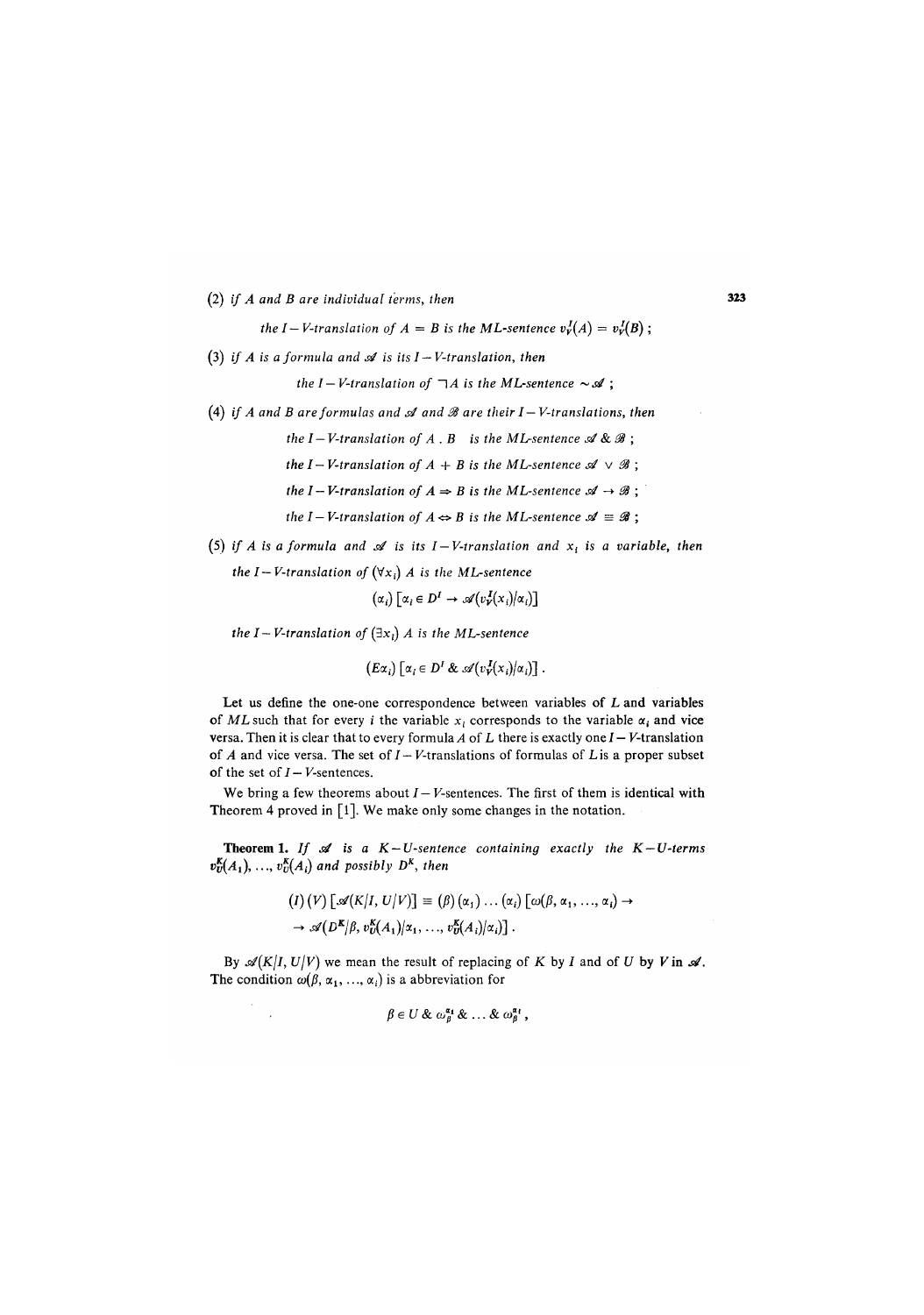**324** where

 $\omega_{\beta}^{\alpha_g}$  is  $\alpha_g \in \beta$ , if  $A_g$  is an individual term,

is 
$$
\alpha_g \subset \underbrace{\beta \times \ldots \times \beta}_{k\text{-times}}, \text{ if } A_g \text{ is a } k\text{-ary predicate.}
$$

Analogically, the condition  $\omega(D^K, \alpha_1, ..., \alpha_i)$  is an abbreviation for  $\omega_{D^K}^{a_i} \& \dots \& \omega_{D^K}^{a_i}$ , where

 $\omega_{D^K}^{a_g}$  is  $\alpha_g \in D^K$ , if  $A_g$  is an individual term,

is 
$$
\alpha_g \subset \underbrace{D^K \times \ldots \times D^K}_{k \text{-times}}
$$
, if  $A_g$  is a k-ary predicate.

In [1] these conditions are written without the abbreviation of the conditions limiting the quantificators. We shall use these abbreviations also in connection with abstraction-operators (e.g.)

 $\{\langle \beta, \alpha_1, \ldots, \alpha_i \rangle : \omega(\beta, \alpha_1, \ldots, \alpha_i) \&\mathcal{A} \}$ 

mean

$$
\{\langle \beta, \alpha_1, ..., \alpha_i \rangle : \big[(\beta \in U \& \omega_{\beta}^{\alpha_1} \& ... \& \omega_{\beta}^{\alpha_i}) \& \mathscr{A} \big] \} .
$$

The following two theorems are evident consequences of Theorem 1.:

**Theorem 2.** If  $\mathcal{A}$  is a  $K-U$ -sentence containing exactly the  $K-U$ -terms  $v_{\scriptscriptstyle U}^{\scriptscriptstyle K}(A_1),\, ..., \,v_{\scriptscriptstyle U}^{\scriptscriptstyle K}(A_i),\,$  then

$$
(I) (V) [\mathscr{A}(K|I, U|V)] \equiv (I) (\alpha_1) \dots (\alpha_i) [\omega(D^I, \alpha_1, \dots, \alpha_i) \rightarrow
$$
  

$$
\rightarrow (\mathscr{A}(v_U^K(A_1)|\alpha_1, \dots, v_U^K(A_i)|\alpha_i) (K|I, U|V)] ).
$$

**Theorem 3.** If  $\mathscr A$  is a  $K-U$ -sentence and  $v_{U}^{K}(A_1),...,v_{U}^{K}(A_i)$  are only some of *K—U*-terms contained in it, then

$$
(I) (V) [\mathscr{A}(K|I, U|V)] \equiv (I) (V) (\alpha_1) \dots (\alpha_i) [\omega(D^I, \alpha_1, \dots, \alpha_i) \rightarrow
$$
  

$$
\rightarrow (\mathscr{A}(v_0^K(A_1)|\alpha_1, \dots, v_0^K(A_i)|\alpha_i) (K|I, U|V))].
$$

Note. On the right-hand side of equivalence in the Theorem 2. there must be the quantificator (*I*) because the formula in  $[\dots]$  contains  $D<sup>I</sup>$ . But this formula does not contain *V.* On the right-hand side of the equivalence in the Theorem 3. there must be both (I) and (V), because  $\mathcal{A}(K|I, U|V)$  contains still some  $I - V$ -terms (originally  $K-U$ -terms) not replaced by variables. Therefore, it contains  $I$  and  $V$ .

 $\sim 100$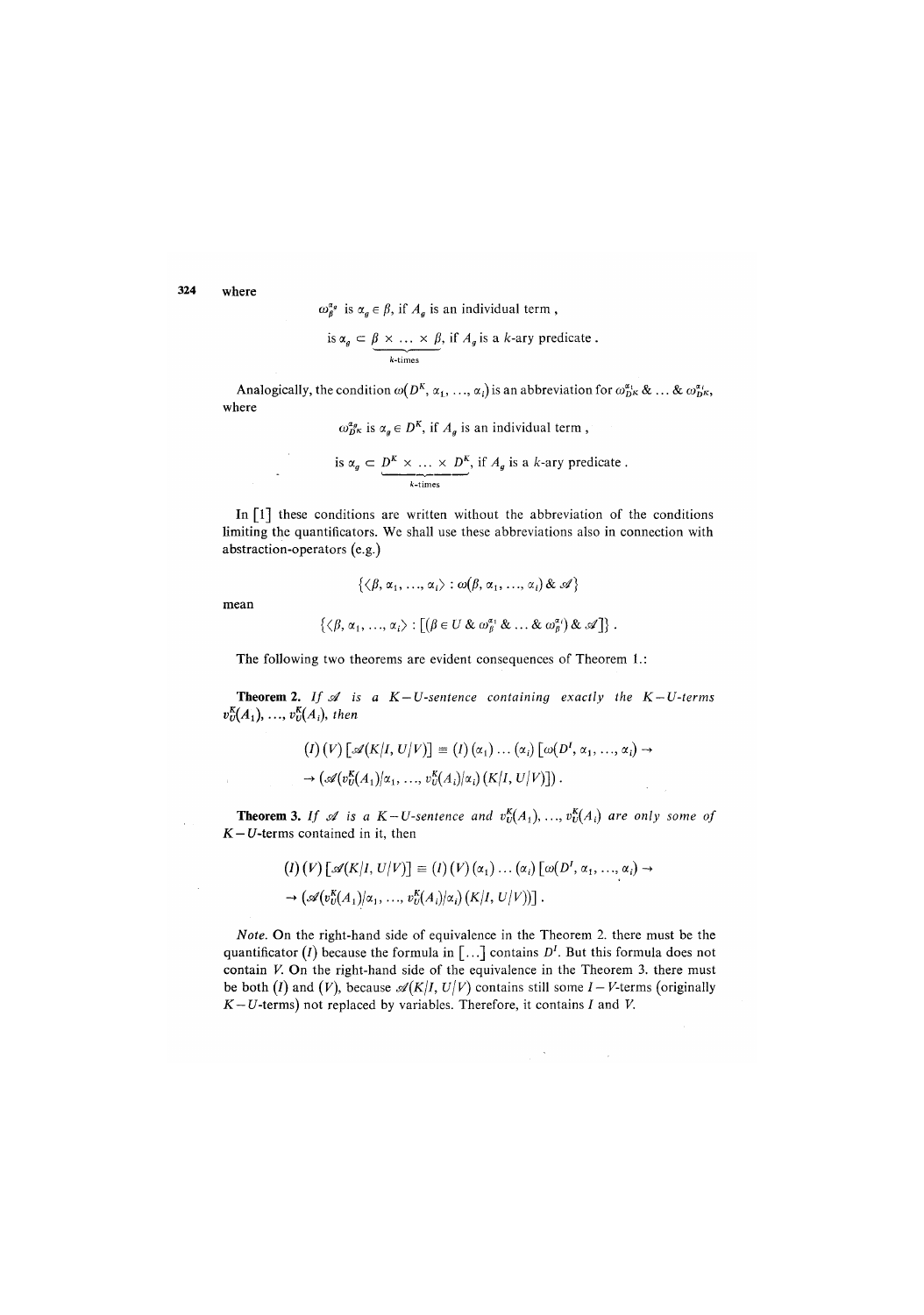## 4. STRONG EQUIVALENCE

As in  $\lceil 1 \rceil$  we define three following auxiliary concepts:

**Defini**t**ion** 5. *If A and B are formulas of L, then A and B are extensionally isomorph in I and V (abbreviated: EIS*<sup>*I*</sup>(*A, B*)), *iff there are constants or variables free in A: A*<sub>1</sub>, ...,  $A_i$  and there are constants or variables free in B: B<sub>1</sub>, ..., B<sub>i</sub> *such that*  $v_Y^I(A_1) = v_Y^I(B_1)$  and ... and  $v_Y^I(A_i) = v_Y^I(B_i)$  and " $A$ " = " $B(B_1|A_1, ..., A_n|A_n)$ ".

**Definition** *6. If A and B are formulas of L, then A and B are + strongly equivalent in I and V (abbreviated:*  $+STREQ<sub>V</sub><sup>I</sup>(A, B)$ ), *iff there are formulas of L C and D such that: EIS*<sup>*I*</sup>(*A, C)* and EIS<sup>*I*</sup><sub>*V*</sub>(*B, D)* and (*K)*(*U)*(( $\mathscr{C} \equiv \mathscr{D}$ )(*I*|*K, V*|*U*)), where  $\mathscr{C}$ and  $\mathscr D$  are the  $I - V$ -translations of  $C$  and  $D$ .

*Note.* In [1] was used *L-EQ(C, D)* (*C* and *D* are *L*-equivalent) instead of the third member of the conjunction in the defmiens of the present definition.

**Definition 7.** If A is a formula of L and B is a constant or variable free in A, *then A essentially contains B, iff*  $(EI)(EV)$  $\lceil \mathcal{A} \rceil \neq (\alpha) \mathcal{A}(v_Y^I(B)/\alpha)\rceil$ *, where*  $\omega_{DI}^{\alpha}$  *is*  $\omega_D^{\alpha}$ 

*customary and s4 is the I ~ V-translation of A.* 

The concept of strong equivalence *(STREQ)* is now defined as follows:

**Definition 8.** If A and B are formulas of L, then  $\text{STREQ}_V^I(A, B)$ , iff the two following conditions are satisfied: 1)  $+ \text{STREQ}_V^I(A, B)$  and 2) for every C contained essen*tially in A there is a D essentially contained in B such that*  $v_r^I(C) = v_r^I(D)$  *and vice versa (where C is a constant or a variable free in A and D is a constant or variable free in B).* 

The concept  $STREQ<sub>V</sub><sup>J</sup>(A, B)$  expresses our intuitive ideas about the situation when  $A$  and  $B$  speak (in  $I$  and  $V$ ) about the same thing (about the same state of affairs in / and *V).* 

#### *5.* ABSTRACTION

The construction of states of affairs for given formula contains the application of three operation: abstraction, elimination and reduction. The operation of abstraction consists in application of certain form of the principle of abstraction defined for  $I - V$ -sentences.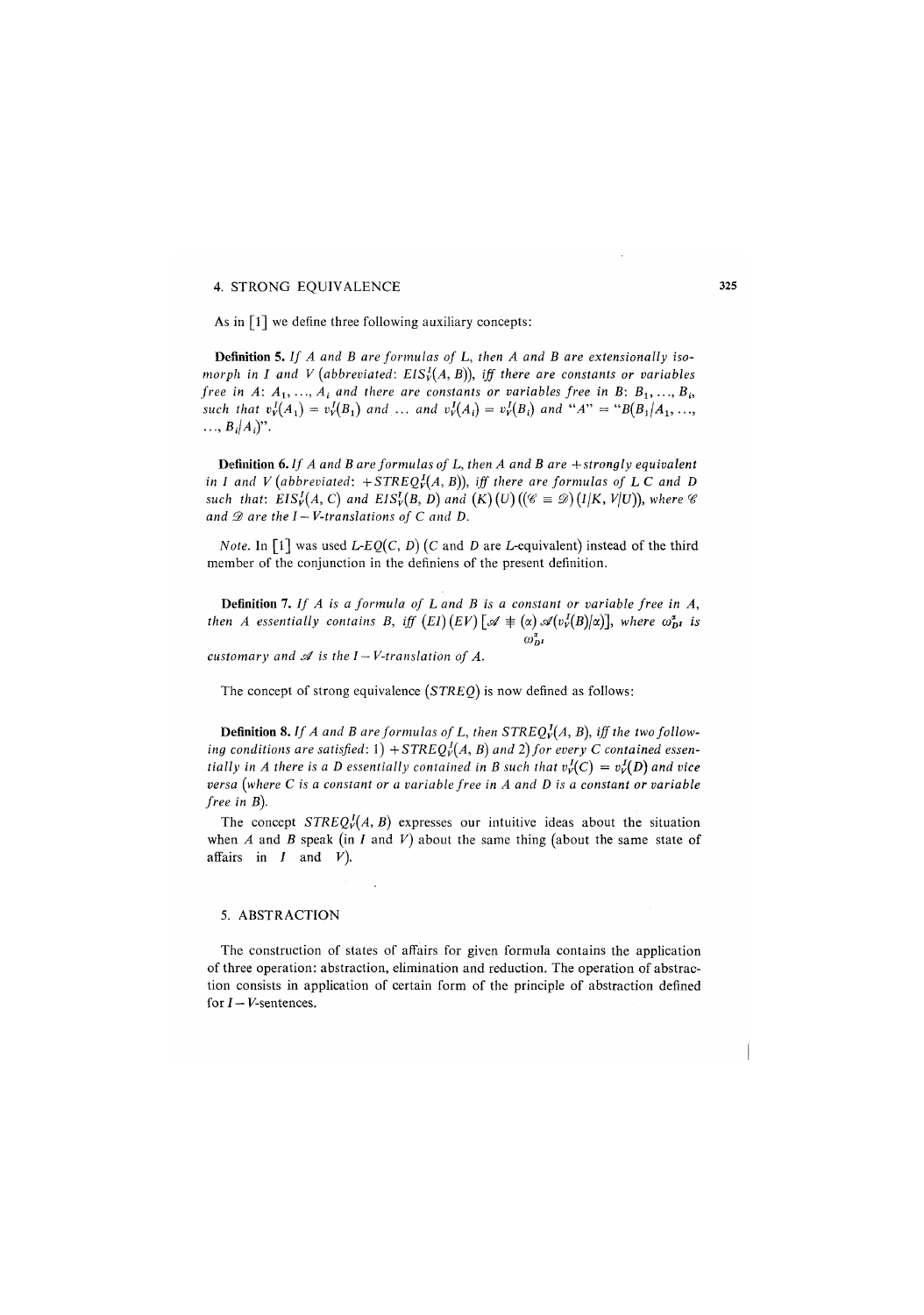326 We call the order of the  $I - V$ -terms in the following sequence

$$
(L) \t vVI(P1),...,vVI(Pm),vVI(a1),...,vVI(an),vVI(x1),...,vVI(xp),...,
$$

the lexicographical order of  $I - V$ -terms. Given an *i*-tuple of  $I - V$ -terms

$$
v_{V}^{I}(A_1),...,v_{V}^{I}(A_i),
$$

the lexicographical permutation of the i-tuple mentioned is the i-tuple, in which each /— *V*-term on the left precedes in the lexicographical order (L) each member on the right. We shall designate this lexicographical permutation as follows:

$$
v_{V}^{I}(A_{L_1}),\ldots,v_{V}^{I}(A_{L_i}).
$$

The form of the abstraction principle for our purposes using the lexicographical permutation of  $I-V$ -terms is as follows:

**Theorem 4.** If  $\mathscr A$  is an I – V-sentence containing exactly the terms  $v^I_Y(A_1), \ldots, v^I_Y(A_i)$ and possibly the term *D<sup>1</sup> ,* then

$$
\mathscr{A} \equiv \langle D^I, v_r^J(A_{L_1}), \dots, v_r^J(A_{L_i}) \rangle \in \{ \langle \beta, \alpha_{L_1}, \dots, \alpha_{L_i} \rangle : [\omega(\beta, \alpha_1, \dots, \alpha_i) \rightarrow \neg \mathscr{A} (D^I | \beta, v_r^J(A_1) | \alpha_1, \dots, v_r^J(A_i | \alpha_i)] \}
$$

(where the condition  $\omega(\beta, \alpha_1, \ldots, \alpha_i)$  is the same as in the Note about Theorem 1)

**Definition 9.** If  $\mathscr A$  is a  $K - U$ -sentence, then  $ABS^L(\mathscr A)$  is the result of application *of the Theorem* **4** *on si'.* 

**Theorem 5.**  $ABS^{L}(\mathscr{A}) \equiv \mathscr{A}$ , in every I and V, where  $\mathscr{A}$  is a I-V-sentence.

**Theorem 6.** If  $A$  and  $B$  are  $K-U$ -sentences containing the same  $K-U$ -terms  $v_{U}^{K}(A_1), \ldots, v_{U}^{K}(A_i)$ , then

$$
(\beta)(\alpha_1) \dots (\alpha_i) \{ \omega(\beta, \alpha_1, \dots, \alpha_i) \rightarrow [\mathscr{A}(D^K|\beta, v_0^K(A_1)|\alpha_1, \dots, v_0^K(A_i)|\alpha_i) \equiv
$$
  
\n
$$
\equiv \mathscr{B}(D^K|\beta, v_0^K(A_1)|\alpha_1, \dots, v_0^K(A_i)|\alpha_i)] \} \equiv
$$
  
\n
$$
\equiv [\{\langle \beta, \alpha_1, \dots, \alpha_i \rangle : \omega(\beta, \alpha_1, \dots, \alpha_i) \& \mathscr{A}(D^K|\beta, v_0^K(A_1)|\alpha_1, \dots, v_0^K(A_i)|\alpha_i) \} =
$$
  
\n
$$
= \{\langle \beta, \alpha_1, \dots, \alpha_i \rangle : \omega(\beta, \alpha_1, \dots, \alpha_i) \& \mathscr{B}(D^K|\beta, v_0^K(A_1)|\alpha_1, \dots, v_0^K(A_i)|\alpha_i) \}].
$$

(This theorem is identical with Theorem 11 in [1].)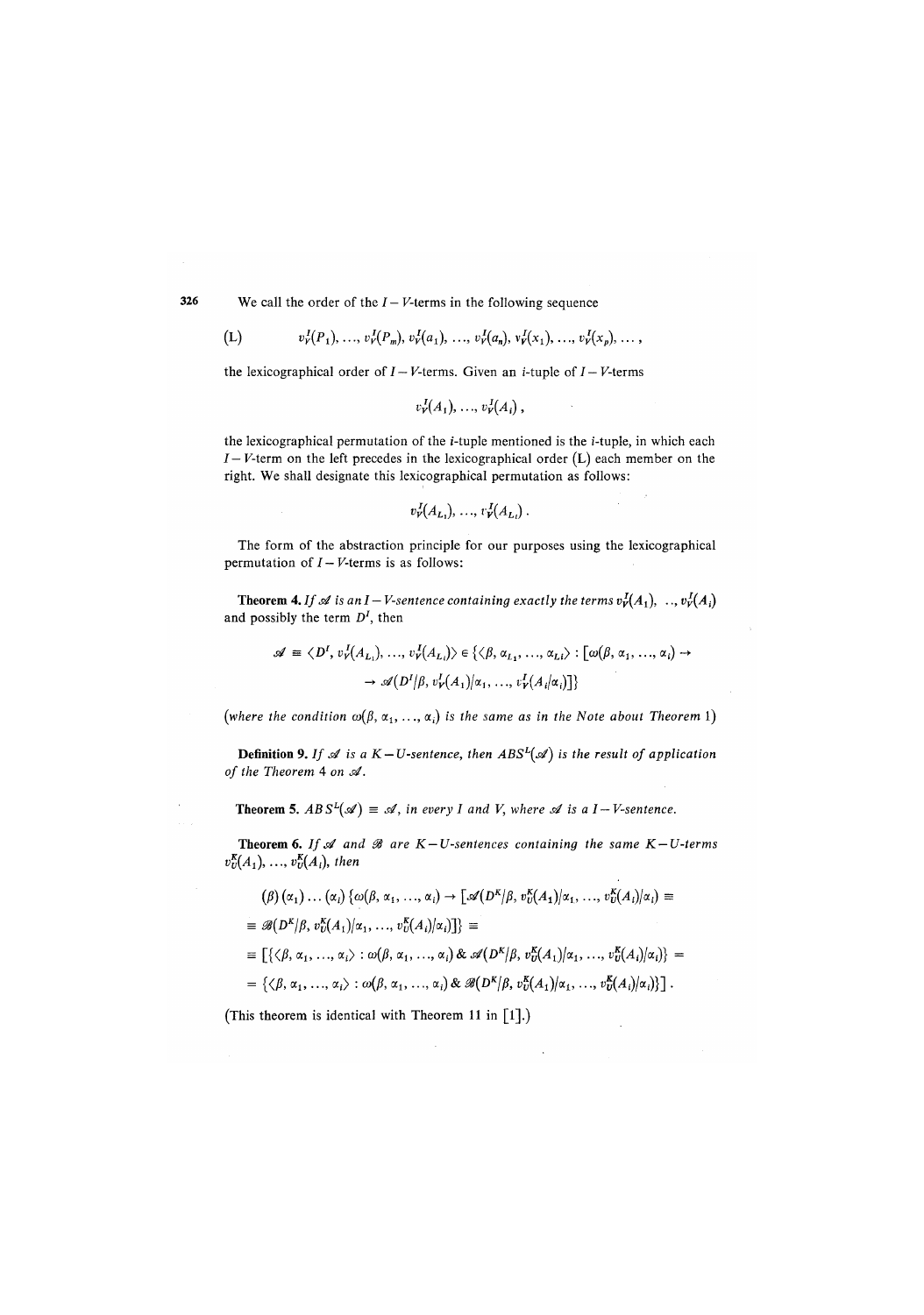**Theorem 7.** If  $\mathcal A$  and  $\mathcal B$  are K-U-sentences containing the same terms 327  $v^{\text{K}}_{\text{U}}(A_1),...,v^{\text{K}}_{\text{U}}(A_i)$ , then

$$
(\beta) (\alpha_1) \dots (\alpha_i) {\varphi(\beta, \alpha_1, \dots, \alpha_i)} \rightarrow [\mathscr{A}(D^K | \beta, v_0^K(A_1) | \alpha_1, \dots, v_0^K(A_i) | \alpha_i) \rightarrow
$$
  
\n
$$
\rightarrow \mathscr{B}(D^K | \beta, v_0^K(A_1) | \alpha_1, \dots, v_0^K(A_i) | \alpha_i)]
$$
  
\n
$$
\equiv [\{\langle \beta, \alpha_1, \dots, \alpha_i \rangle : \omega(\beta, \alpha_1, \dots, \alpha_i) \& \mathscr{A}(D^K | \beta, v_0^K(A_1) | \alpha_1, \dots, v_0^K(A_i) | \alpha_i) \} \subset
$$
  
\n
$$
\subset \{\langle \beta, \alpha_1, \dots, \alpha_i \rangle : \omega(\beta, \alpha_1, \dots, \alpha_i) \& \mathscr{B}(D^K | \beta, v_0^K(A_1) | \alpha_1, \dots, v_0^K(A_i) | \alpha_i) \}].
$$

(This theorem follows from the principle of abstraction and the definition of inclusion.)

**Theorem 8.** If  $\mathcal A$  and  $\mathcal B$  are  $K-U$ -sentences containing the same terms  $v_{U}^{K}(A_{1}), ..., v_{U}^{K}(A_{i}),$  then

$$
(I) (V) \quad (\mathscr{A} \equiv \mathscr{B}) (K|I, U|V)] \equiv \left[ \{ \langle \beta, \alpha_1, \ldots, \alpha_i \rangle : \omega(\beta, \alpha_1, \ldots, \alpha_i) \& \\ \& \mathscr{A}(D^K|\beta, v_0^K(A_1)|\alpha_1, \ldots, v_U^K(A_i)|\alpha_i) \right\} =
$$

$$
= \{ \langle \beta, \alpha_1, \ldots, \alpha_i \rangle : \omega(\beta, \alpha_1, \ldots, \alpha_i) \& \mathscr{B}(D^K|\beta, v_U^K(A_1)|\alpha_1, \ldots, v_U^K(A_i)|\alpha_i) \} \right].
$$

(This theorem corresponds to Theorem 12 in  $[1]$ .)

#### 6. REDUCTION

The operation of  $I - V$ -reduction is the same as in  $\lceil 1 \rceil$  (the following theorems are proved in  $\lceil 1 \rceil$ ).

**Defini**t**ion 10**. *If s4 and 38 are I—V-terms, then si is the I — V-reduced term of*   $\mathcal{B}$ , iff  $\mathcal A$  is the lexicographically first member of the set of  $I-V$ -terms having the *same denotatum as 38.* 

**Defini**t**ion 11.** *If si is an I—V-sentence containing exactly I—V-terms*   $v_r^I(A_1),..., v_r^I(A_i)$  and  $v_r^I(B_1),..., v_r^I(B_i)$  are their I-V-reduced terms, then the *I*-*V-reduced form of*  $\mathcal{A}$  *(abbreviated:*  $R_v^I(\mathcal{A})$ *) is the sentence* 

$$
\mathscr{A}(v_{V}^{I}(A_1)/v_{V}^{I}(B_1),\ldots,v_{V}^{I}(A_i)/v_{V}^{I}(B_i))\ .
$$

**Theorem 9.** For every I and V:  $R_v^I(\mathcal{A}) \equiv \mathcal{A}$ , where  $\mathcal{A}$  is an I-V-sentence.

**Definition 12.** *I and V define an analogical reduction as K and U, iff for every terms A and B it holds:*  $v_r^I(A)$  is  $I - V$ -reduced term of  $v_r^I(B)$ , iff  $v_0^K(A)$  is  $K - U$ -reduced *term of*  $v_U^K(B)$ *.*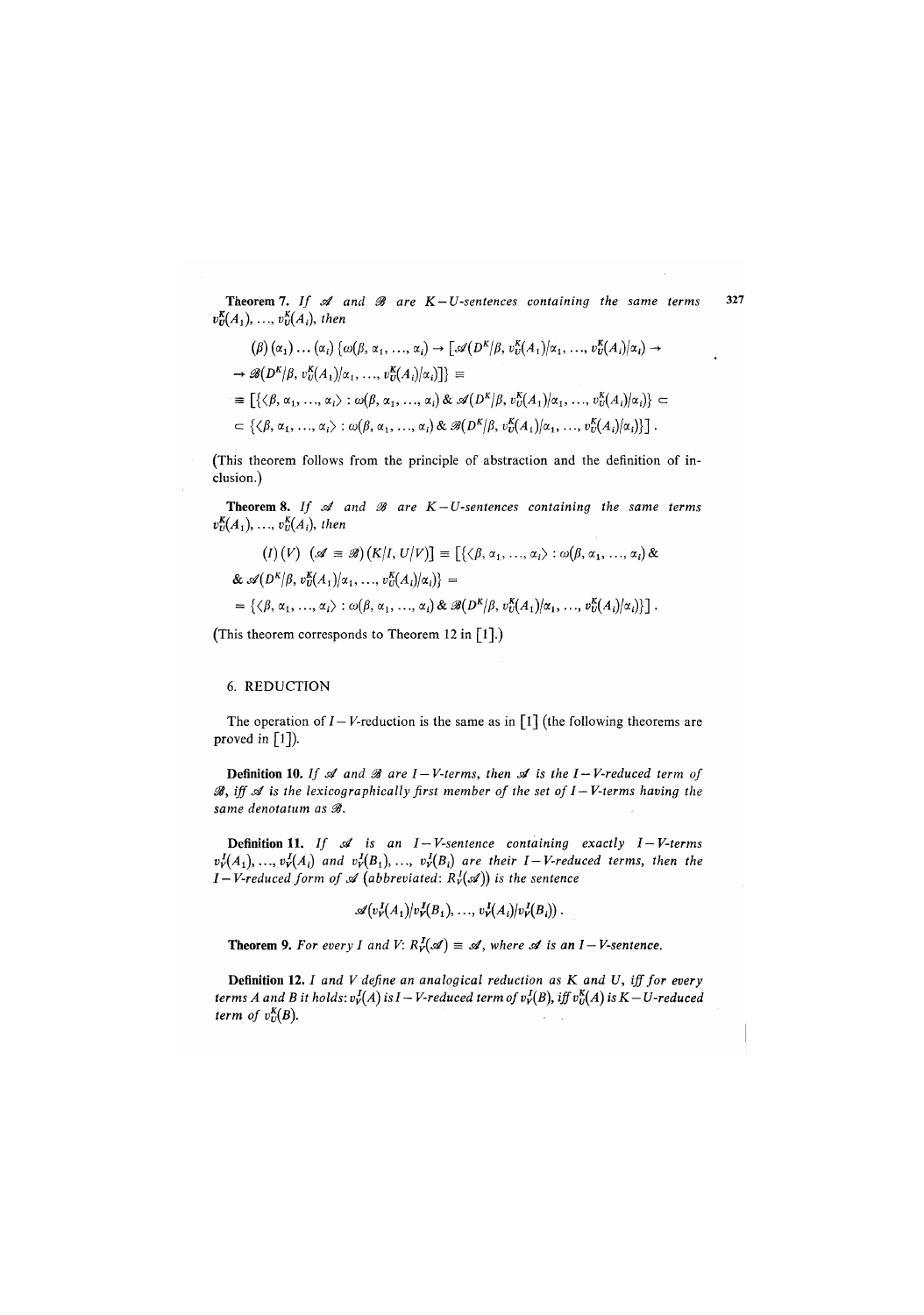The abbreviation for the concept just defined is as follows:  $R_V^I = R_V^I$ . We may express the same idea by a *ML*-condition as follows:

**Theorem 10.**  $R_V^I = R_V^K$ , iff for every terms A and B it holds following:

$$
v_V^I(A) = v_V^I(B) \equiv v_U^K(A) = v_U^K(B).
$$

**Theorem 11.** *If*  $\mathcal A$  and  $\mathcal B$  are  $I - V$ -sentences, then

$$
R_V^I(\mathscr{A} \equiv \mathscr{B}) \equiv [R_V^I(\mathscr{A}) \equiv R_V^I(\mathscr{B})].
$$

**Theorem 12.** If  $\mathcal A$  is a  $K-U$ -sentence, then

$$
(I) (V) [(R_U^K(\mathscr{A}))(K/I, U/V)] \equiv (I) (V) [(R_V^I = R_U^K) \rightarrow \mathscr{A}(K/I, U/V)].
$$

**Theorem 13.** If A and B are formulas of Land  $\mathscr A$  and  $\mathscr B$  are their  $K-U$ -transla*tions, then* 

$$
+STREQ_{U}^{K}(A, B) \equiv (I)(V)[(R_{V}^{I} = R_{U}^{K}) \rightarrow (\mathscr{A} \equiv \mathscr{B})(K|I, U|V)].
$$

#### 7. ELIMINATION

The main difference from  $[1]$  consists in the fact that we define the elimination only as  $ELIM_1$  in  $\lceil 1 \rceil$ ; we do not consider the elimination of  $D^I$ .

**Definition 13.** If  $\mathcal A$  is a  $K-U$ -sentence and  $\mathcal B$  is a  $K-U$ -term, then  $\mathcal A$  contains  $e$ ssentially  $\mathscr{B}$ , iff  $(EI)$   $(EV)$   $[\mathscr{A} \, \neq\, (\alpha)\, (\omega(D^K,\,\alpha) \to \mathscr{A}(\mathscr{B}/\alpha)\, (K|I,\,U/V))]$ .

**Definition 14.** If  $\mathcal A$  is a  $K-U$ -sentence and  $\mathcal B$  is a  $K-U$ -term, then  $\mathcal A$  contains *unessentially 33, iff si contains 33 but not essentially.* 

**Definition 15.** *If*  $\mathcal{A}$  *is a K-U-sentence containing unessentially exactly the K* – *U*-terms  $v_{U}^{K}(A_1), ..., v_{U}^{K}(A_i)$ , then the eliminated form of  $\mathscr A$  (abbreviated: *ELIM* $(\mathcal{A})$ *)* is

 $(\alpha_1) \ldots (\alpha_i) [\omega(D^K, \alpha_1, \ldots, \alpha_i) \to \mathscr{A}(v_0^K(A_1)/\alpha_1, \ldots, v_U^K(A_i)/\alpha_i)].$ 

**Theorem 14.** For every I and V:ELIM  $(\mathcal{A}) \equiv \mathcal{A}$ , where  $\mathcal{A}$  is an I – V-sentence.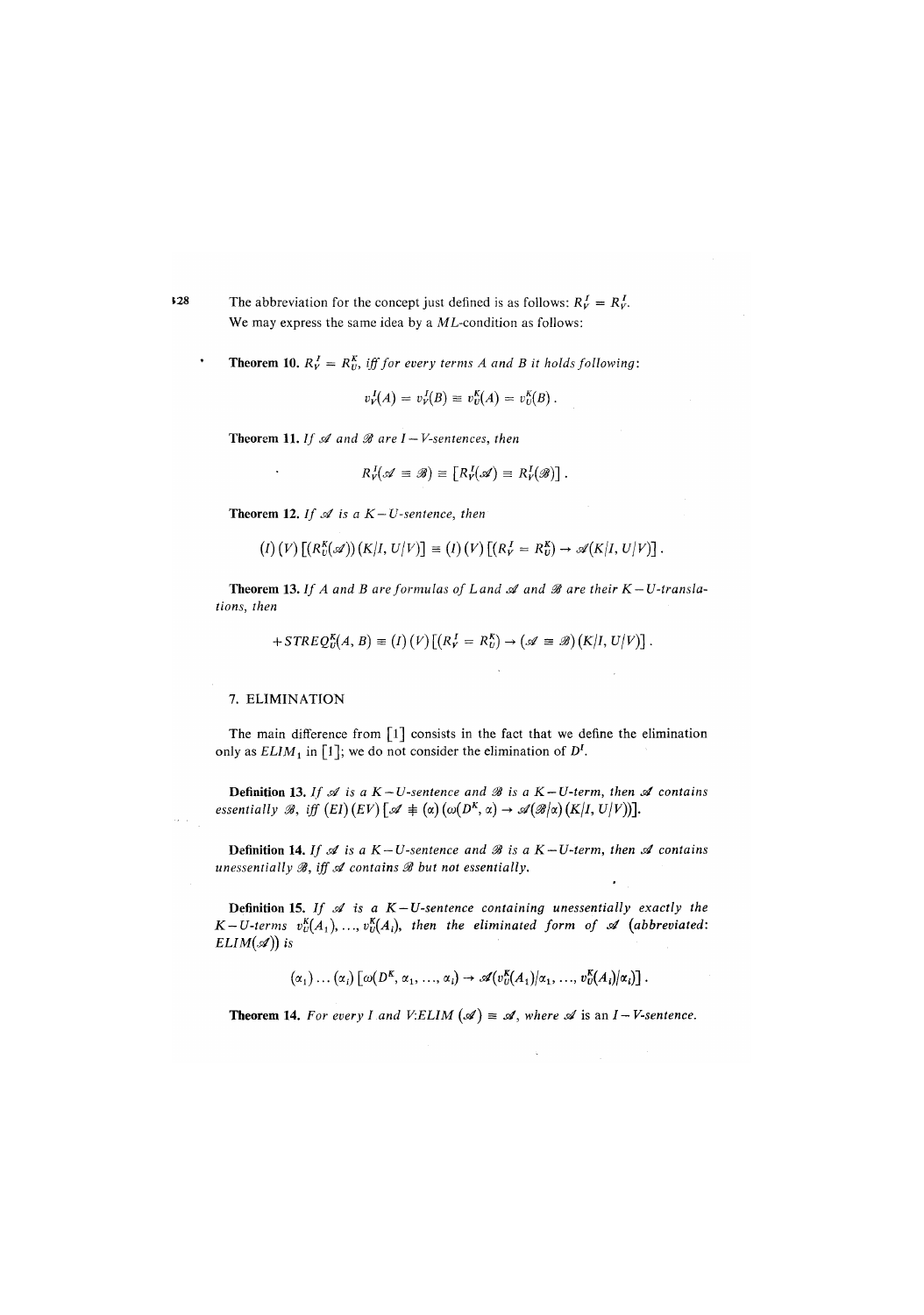#### 8. STATES OF AFFAIRS

Under given *I* and *V* we can construct for every formula *A* of *L* a state of affairs assigned to this formula *A* in the interpretation *I* and valuation *V (*abbreviated:  $\mathcal{S}_V^I(A)$  in the unique manner. Let  $\mathcal A$  is the *I* – *V*-translation of *A*; first we transform  $\mathscr A$  in the eliminated form  $ELIM(\mathscr A)$ , secondly in the *I* – *V*-reduced form  $R_v^I(ELIM(\mathscr A))$ and finally in the abstraction-form  $ABS^{L}(R_{V}^{I}(ELIM(\mathscr{A})))$ . This abstraction-form let we designate it as  $\alpha \in \beta$  – is uniquely determined and, therefore, the members  $\alpha$  and  $\beta$  are uniquely determined, too. The state of affairs  $\mathcal{S}_{\nu}^{I}(A)$  is the ordered pair  $\langle \alpha, \beta \rangle$ . In contrast with [1] the present construction assigns a state of affairs to an arbitrary formula of  $L$  (not to a synthetic formula only).

**Definition 16.** If  $A$  is an L-formula and  $A$  is its  $I-V$ -translation, then  $\mathscr{S}'_V(A) = \langle \alpha, \beta \rangle$ , *if "* $\alpha \in \beta$ " *is identical with "ABS<sup>L</sup>*( $R_V^I(ELIM(\mathscr{A})))$ ".

The existence of states of affairs for non-synthetic formulas is now guaranteed by change of the procedure of elimination: we cannot eliminate the term  $D<sup>I</sup>$  and, therefore, the abstraction is possible in every case.

As in [1] we can see the form of a state of affairs more detailed in the following theorem:

Theorem 15. If  $A$  is an formula of  $L$  and  $A$  is its  $I-V$ -translation, then

$$
\mathscr{S}_{\mathcal{V}}^{I}(A) = \langle \langle D^{I}, v_{\mathcal{V}}^{I}(A_{L_{1}}), \ldots, v_{\mathcal{V}}^{I}(A_{L_{i}}) \rangle ,
$$

$$
\langle \langle \beta, \alpha_{L_{1}}, \ldots, \alpha_{L_{i}} \rangle : [\omega(\beta, \alpha_{1}, \ldots, \alpha_{i}) \&
$$

$$
\& R_{\mathcal{V}}^{I}(ELIM(\mathscr{A})) (D^{I}|\beta, v_{\mathcal{V}}^{I}(A_{1})|\alpha_{1}, \ldots, v_{\mathcal{V}}^{I}(A_{i})|\alpha_{i}) ] \rangle ,
$$

*where*  $v^I_V(A_1), \ldots, v^I_V(A_i)$  *are all term resting in*  $R^I_V(ELIM(\mathcal{A}))$ *.* 

The theorem of adequacy holds for changed states of affairs without restriction to synthetic formulas only.

Theorem 16. *If A and B are arbitrary formulas of L, then* 

$$
STREQ_{V}^{I}(A, B) \equiv \mathcal{S}_{V}^{I}(A) = \mathcal{S}_{V}^{I}(B).
$$

The proof of this theorem is identical with the proof given in  $\lceil 1 \rceil$  except for the argument that for synthetic formulas there exists always an  $(i + 1)$ -tuple of the objects abstracted from  $R^I_V(ELIM(\mathcal{A}))$  (where  $\mathcal A$  is the *I – V*-translation of *A*). This argument is changed in the following way: in the new construction of states of affairs we can never eliminate the term  $D<sup>I</sup>$  and, therefore, the  $(i + 1)$ -tuple mentioned above will exist in every case (for arbitrary formulas).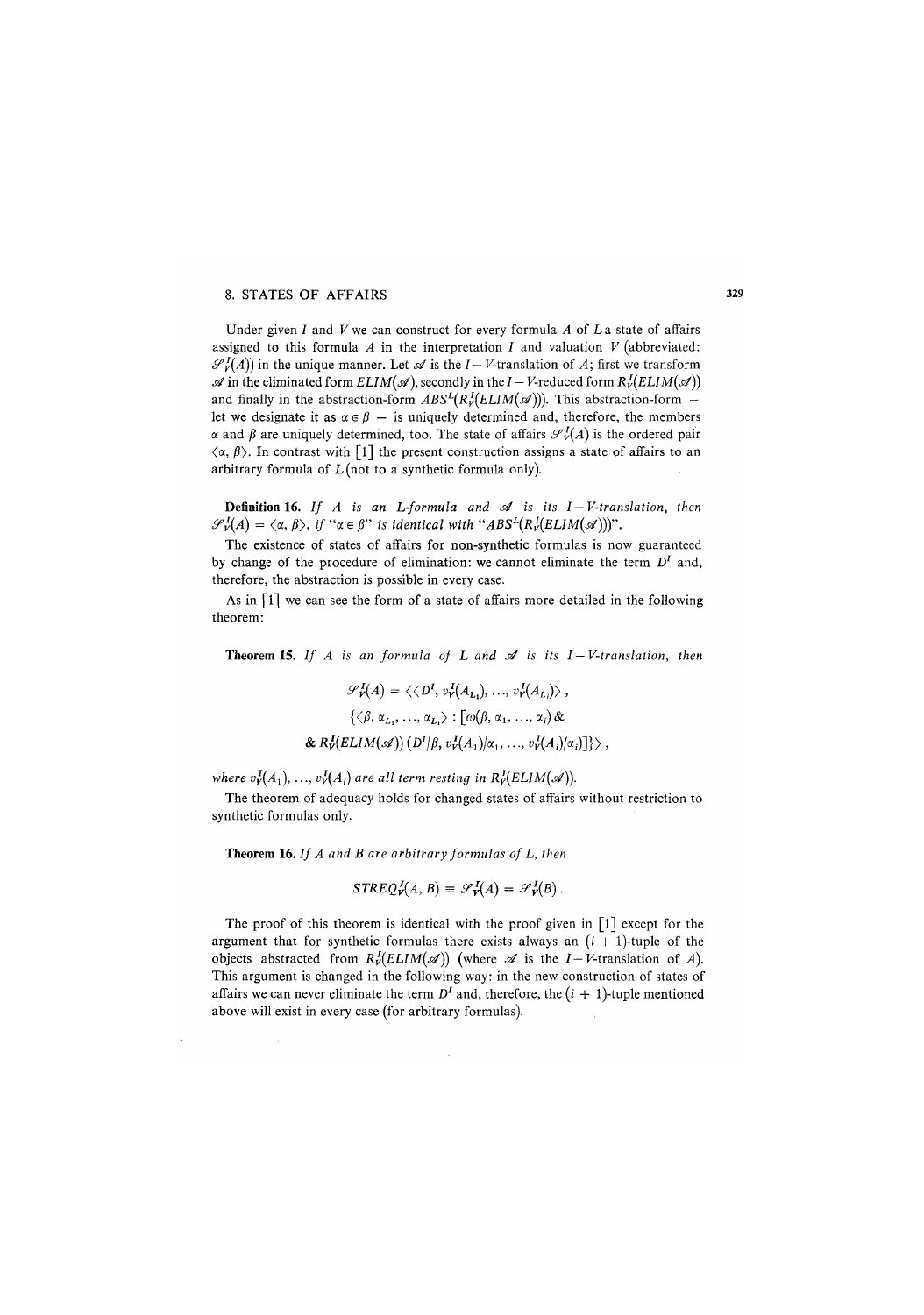#### 330 9. FACTS AND SATISFYING

Now, we can define the fundamental concepts of the extensional semantics in terms of states of affairs. First, we must distinguish between "facts" and states of affairs which are not "facts".We introduce the predicate ".. . is a fact" (abbreviated: *"FACT(...)")* as follows:

#### **Definition 17***.*

 $FACT(\langle \alpha, \beta \rangle) \equiv (EI) (EV) (EA) (A \text{ is a formula } \& \langle \alpha, \beta \rangle = \mathcal{S}_V^I(A) \& \alpha \in \beta);$  $(a$  pair  $\langle \alpha, \beta \rangle$  is a fact, iff  $\langle \alpha, \beta \rangle$  is the state of affairs assigned to some formula A *in some interpretation I and in some valuation V and it holds that*  $\alpha \in \beta$ ).

From this definition it follows

**Theorem 17.** If A is a formula and  $\mathscr{S}_{\mathbf{v}}^I(A) = \langle \alpha, \beta \rangle$ , then  $FACT(\mathscr{S}_{\mathbf{v}}^I(A)) \equiv \alpha \in \beta$ . It holds, furthermore, the following theorem:

**Theorem 18.** If A is a formula and  $\mathcal A$  is its  $I - V$ -translation, then

$$
FACT(\mathscr{S}_{V}^{I}(A)) \equiv ABS^{L}(R_{V}^{I}(ELIM(\mathscr{A}))) \equiv \mathscr{A}.
$$

Proof. Let  $\mathscr{S}_V^I(A) = \langle \alpha, \beta \rangle$ . Then the sentence  $ABS^I(R_V^I(ELIM(\mathscr{A})))$  is identical with " $\alpha \in \beta$ ". Because  $FACT(\mathcal{S}_{\gamma}^I(A)) \equiv \alpha \in \beta$  (by Theorem 17) it holds that *FACT*( $\mathcal{F}_V^I(A)$ ) is equivalent with  $ABS^I(R^I_V(ELIM(\mathcal{A})))$  and also with  $\mathcal{A}$  (Theorems 5, 9 and 14).

Now, we introduce a relation defined on formulas, interpretations and valuations "*A* is satisfied by *V* in *I*" (abbreviated:  $SAT<sup>I</sup>(A, V)$ ).

**Definition 18.** *If A is a formula, then*  $SAT<sup>I</sup>(A, V) \equiv FACT(\mathcal{S}_{V}^{I}(A))$ .

In  $\lceil 1 \rceil$  the concept of satisfaction was defined in the usual manner on the ground of the function assigning truth-values to formulas. But in the present development of semantics we do not dispose of the concept of truth-value assignment. We define the satisfaction of a formula *A* in J and *V* by saying that the state of affairs assigned to *A* in 7 **an**d *V* is a fact. This definition is a new one and we must first prove its adequacy, i.e. we must prove that the new concept S*AT* has (extensionally) the same properties as the customary concept of satisfaction.

First, we must prove an auxiliary theorem.

**Theorem 19.** If A is a formula and  $\mathscr A$  is its I-V-translation, then  $(\alpha_i)$   $(\alpha_i \in D^I \to$  $\rightarrow \mathscr{A}(v^I_V(x_i)|\alpha_i) \equiv \mathscr{A}^U$  for every valuation U<sup>*I*</sup> differing from V at most in the value *for*  $x_i$ ; where  $\mathscr{A}^U$  is an *I* – *U*-translation of *A* (therefore: " $\mathscr{A}^{U^{**}} =$  " $\mathscr{A}(V|U)^{**}$ ).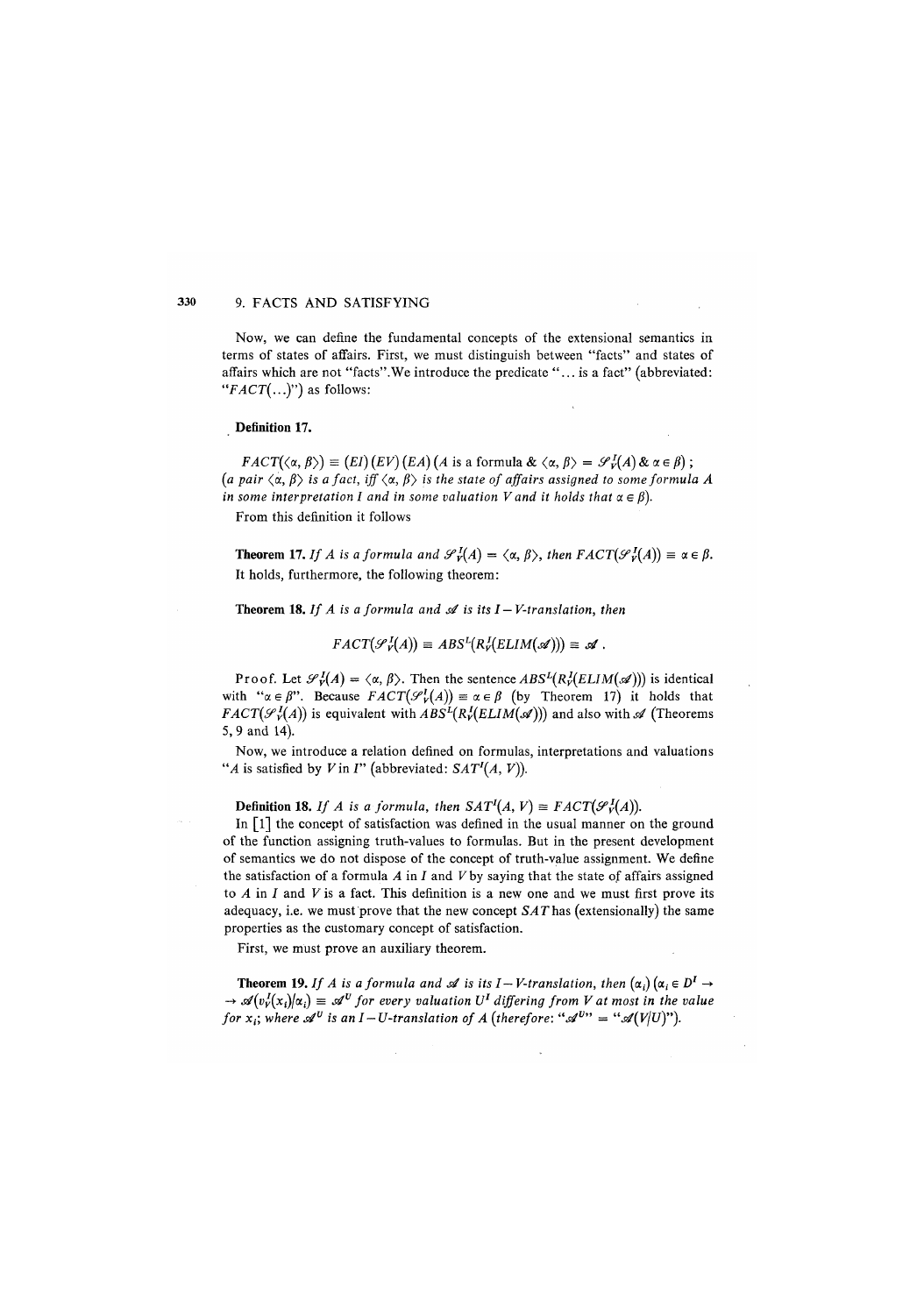Proof. The expression on the left-hand side of the equivalence means that 331  $\mathscr{A}(v_{\nu}^{I}(x_{i})/\alpha_{i})$  holds for every member  $\alpha_{i}$  of  $D^{I}$ . All valuations *U* have as values for *xt* exactly all possible members of *D'* (on the other places they have the same value as *V*). Therefore, the statement that  $\mathscr{A}^U$  holds under all valuations  $U^I$  means exactly the same fact as the statement that  $\mathcal{A}(v_{V}^{I}(x_{i})|x_{i})$  holds for every member  $\alpha_{i}$  of  $D^{I}$ .

Now, we can prove the theorem about the adequacy of the concept *SAT.* 

#### Theorem 20.

(1) If A is a k-ary predicate and  $A_1, \ldots, A_i$  are individual terms, then

$$
SAT1(A(A1,..., Ai), V) \equiv \langle vV1(A1), ..., vV1(Ai)\rangle \in vV1(A);
$$

- (2) if A and B are individual terms, then  $SAT<sup>1</sup>(A = B, V) \equiv v<sub>V</sub><sup>1</sup>(A) = v<sub>V</sub><sup>1</sup>(B)$ ;
- (3) if *A* is a formula, then  $SAT<sup>1</sup>(\neg A, V) = \sim SAT<sup>1</sup>(A, V);$
- **(4)** *if A and B are formulas, then*  $SAT^1(A, B, V) \equiv SAT^1(A, V) \& SAT^1(B, V);$
- (5) if A and B are formulas, then  $SAT<sup>I</sup>(A + B, V) \equiv SAT<sup>I</sup>(A, V) \vee SAT<sup>I</sup>(B, V);$
- (6) if A and B are formulas, then  $SAT^I(A \Rightarrow B, V) \equiv SAT^I(A, V) \rightarrow SAT^I(B, V);$
- (7) if A and B are formulas, then  $SAT<sup>T</sup>(A \Leftrightarrow B, V) \equiv SAT<sup>T</sup>(A, V) \equiv SAT<sup>T</sup>(B, V);$
- (8a) if A is a formula containing a free variable  $x_i$ , then

 $SAT<sup>I</sup>((\forall x_i) A, V) \equiv SAT<sup>I</sup>(A, U)$  for every valuation U<sup>I</sup> differing from V *at most in the value for x(;* 

- (8b) if A does not contain  $x_i$ , then  $SAT<sup>I</sup>((\forall x_i) A, V) \equiv SAT<sup>I</sup>(A, V);$
- (9a) if A is a formula containing a free variable  $x_i$ , then  $SAT<sup>I</sup>((\exists x_i) A, V) \equiv SAT<sup>I</sup>(A, U)$  for some valuation  $U<sup>I</sup>$  differing from V *at most in the value for xt;*
- (9b) if A does not contain  $x_i$ , then  $SAT<sup>t</sup>((\exists x_i) A, V) \equiv SAT<sup>t</sup>(A, V)$ .

Proof. We shall prove the cases  $(1) - (4)$ ,  $(8a)$  and  $(8b)$  only. The other cases are dependent on the cases mentioned.

(1)  $SAT<sup>1</sup>(A(A<sub>1</sub>,...,A<sub>i</sub>),V) \equiv FACT(\mathcal{S}_{V}^{I}(A(A<sub>1</sub>,...,A<sub>i</sub>)).$  The right-hand side of this equivalence is by Theorem 18 equivalent with the  $I - V$ -translation  $\langle v_Y^I(A_1),...,v_Y^I(A_i)\rangle \in v_Y^I(A).$ 

(2)  $SAT<sup>t</sup>(A = B, V) \equiv FACT(\mathcal{S}_{V}^{t}(A = B))$ . The right-hand side is by Theorem 18 equivalent with the  $I - V$ -translation  $v_V^I(A) = v_V^I(B)$ .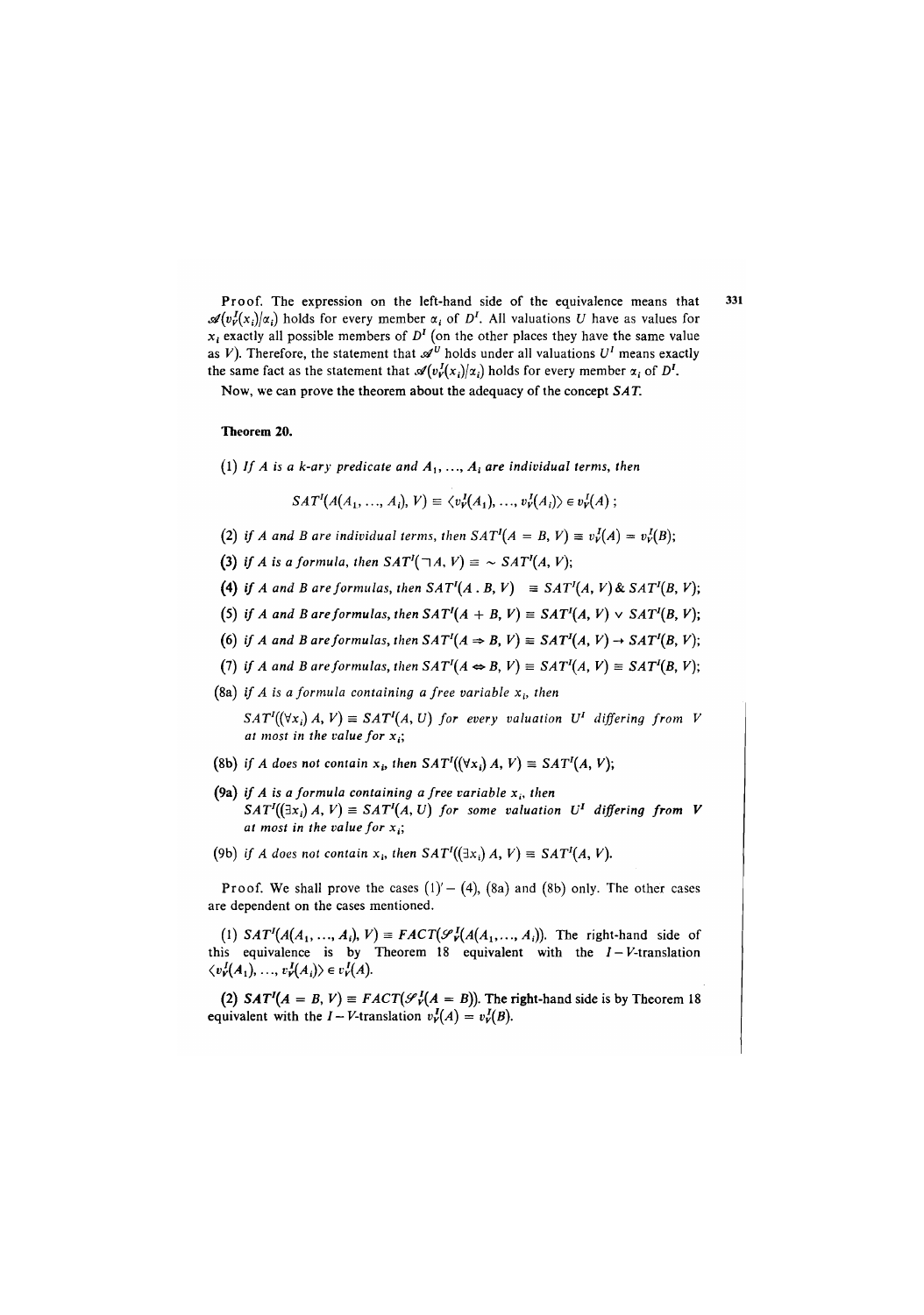(3)  $SAT<sup>I</sup>(\exists A, V) \equiv FACT(\mathcal{S}_{V}^{I}(\exists A))$ . Let  $\mathcal{A}$  be the *I* - *V*-translation of *A*. The *I-V*-translation of  $\neg A$  is then  $\sim \mathcal{A}$  and, therefore, the right-hand side of the equivalence is by Theorem 18 equivalent with  $\sim \mathcal{A}$ . This sentence is (by Theorem 18 again) equivalent with  $\sim$  *FACT*( $\mathcal{S}_{\nu}^{I}(A)$ ) and also with.  $\sim$  *SAT*(*A*, *V*) (by Definition 18).

(4)  $SAT<sup>T</sup>(A \cdot B, V) \equiv FACT(\mathcal{S}_V^T(A \cdot B))$ . Let again  $\mathcal A$  and  $\mathcal B$  be the *I* - *V*-translations of *A* and *B*. The  $I - V$ -translation of *A* . *B* is then  $\mathscr{A}$  &  $\mathscr{B}$  and, therefore, the right-hand side of the equivalence is by Theorem 18 equivalent with  $\mathscr{A} \& \mathscr{B}$  and, by Theorem 18 again, is equivalent with  $FACT(\mathcal{S}_{V}^{I}(A))$ &*FACT*( $\mathcal{S}_{V}^{I}(B)$ ). By Definition 18 we have, therefore,  $SAT<sup>I</sup>(A, V)$  &  $SAT<sup>I</sup>(B, V)$ .

(8a)  $SAT'((\forall x_i) \land, V) = FACT(\mathcal{F}_{V}^{I}((\forall x_i) \land))$ . The right-hand side is by Theorem 18 equivalent with the  $I-V$ -translation

$$
(\alpha_i) (\alpha_i \in D^1 \to \mathscr{A}(v_{\mathbf{V}}^{\mathbf{I}}(x_i)|\alpha_i)).
$$

By auxiliary Theorem 19 this expression is equivalent with the statement that  $\mathscr{A}^U$ holds for every valuation *U'* differing from *V*at most in the value for x; . This statement means (by Theorem 18) that  $FACT(\mathcal{S}_{U}^{I}(A))$  for every  $U^{I}$  mentioned and by Definition 18 that  $SAT<sup>I</sup>(A, U)$  for every  $U<sup>I</sup>$  mentioned.

(8b) In the case that A does not contain  $x_i$  as the free variable the formula  $(\forall x_i) A$ is logically equivalent with *A* and, therefore,  $SAT^{\prime}((\forall x_i) A, V) \equiv SAT^{\prime}(A, V)$ .

The proof of the cases  $(5)$ ,  $(6)$ ,  $(7)$  and  $(9)$ ,  $(9b)$  is evident by the fact that the formulas having the form  $A + B$ ,  $A \Rightarrow B$ ,  $A \Leftrightarrow B$ ,  $(\exists x_i) A$  are equivalent with some formulas containing the terms  $\sqsupset$ ,  $\cdot$ ,  $(\forall)$  only.

The concept *SAT* defined in Definition 18 is, therefore, adequate to the customary concept of satisfaction and it may be the foundation for development of semantics.

**Definition 19**. *If A and B are formulas, then* 

| $A$ is true in $I$  | $\equiv (V)FACT(\mathcal{S}_V^I(A))$                                                                               | (VER <sup>I</sup> (A));   |
|---------------------|--------------------------------------------------------------------------------------------------------------------|---------------------------|
| $A$ is false in $I$ | $\equiv (V) \sim FACT(\mathscr{S}_v^I(A))$                                                                         | (FALSE <sup>I</sup> (A)); |
|                     | A is logically true $\equiv (I)(V)$ $FACT(\mathcal{S}_V^I(A))$                                                     | $(L-VER(A));$             |
|                     | A is logically false $\equiv (I)(V) \sim FACT(\mathscr{S}_V^I(A))$                                                 | $(L\text{-}FALSE(A));$    |
|                     | A and B are equivalent in $I = (V)(FACT(\mathcal{S}_V^I(A)) = FACT(\mathcal{S}_V^I(B)))$ (EQ <sup>1</sup> (A, B)); |                           |
|                     | A and B are logically equivalent $\equiv (I)(V)(FACT(\mathcal{S}_V^I(A)) \equiv FACT(\mathcal{S}_V^I(B)))$         |                           |
|                     |                                                                                                                    | $(L-EQ(A, B)).$           |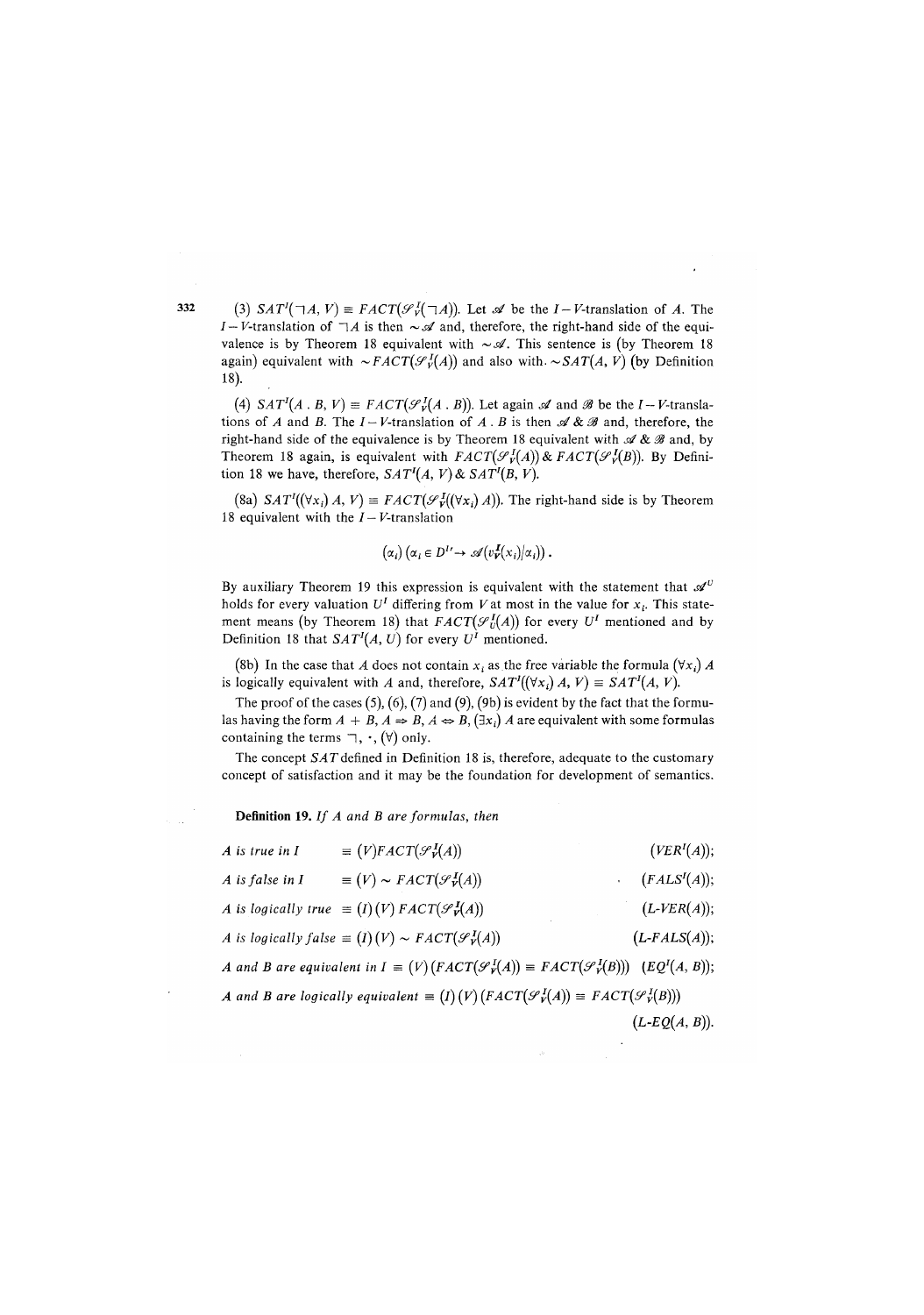#### 10. STATES OF AFFAIRS FOR ANALYTIC FORMULAS

In the preceding article  $\lceil 1 \rceil$  there was no possibility to define the concepts of logical truth and of logical falsehood in terms of states of affairs. The logically true and logically false formulas have assigned no states of affairs. In the present construction we do not eliminate the term *D'* for the domain of *I* and, therefore, the operation of abstraction is always applicable. We obtain a state of affairs in every case. Thus, Definition 19 is possible for arbitrary formulas.

Let us look in detail at the states of affairs assigned to analytic formulas, i.e. to logically true and logically false formulas. First we prove an auxiliary theorem about the eliminated form of analytic formulas.

**Theorem 21.** If L-VER(A) or L-FALS(A) and  $\mathscr A$  is the I-V-translation of A in an arbitrary I and V, then  $ELIM(\mathscr{A})$  contains no I–V-terms, but it contains  $D^I$ .

Proof. If  $L$ -VER(A) or  $L$ -FALS(A), then  $(I)(V)$  FACT( $\mathcal{S}_V^I(A)$ ) or  $(I)(V) \sim$  $\sim$  *FACT*( $\mathscr{S}_{V}^{I}(A)$ ). This means by Theorem 18: (*I*)(*V*)  $\mathscr{A}$  or (*I*)(*V*)  $\sim$   $\mathscr{A}$ . From Theorem 2 we can see that the sentence  $\mathcal A$  and the sentence  $\sim \mathcal A$  contains no  $I - V$ term essentially. Therefore, all terms must be eliminated by *EL1M* and the forms *ELIM(si)* and *ELIM(* $\sim$ *si)* contain no *I* – *V*-terms. But they must contain the term *D*<sup>*I*</sup> because: 1)  $\mathscr A$  or  $\sim \mathscr A$  contains *D<sup><i>I*</sup> or 2) it contains at least an *I*-*V*-term. If it contains  $D^I$ , then  $ELIM(\mathcal{A})$  or  $ELIM(\sim \mathcal{A})$  contains  $D^I$  too. If  $\mathcal{A}$  or  $\sim \mathcal{A}$  does not contain  $D^I$ , then  $D^I$  appears in  $ELIM(\mathcal{A})$  or  $ELIM(\sim \mathcal{A})$  by elimination of some  $I-V$ -terms (see the definition of elimination).

Now, we prove two theorems about the form of states of affairs assigned to analytic formulas.

**Theorem 22.** If A is a formula, then L-VER(A)  $\equiv (I)(V) [\mathcal{S}_V^I(A) = \langle D^I, U \rangle].$ 

Proof. (I) Let (1)  $L$ -VER(A), i.e. by Definition 19 (2) (I) (V)  $FACT(\mathcal{S}_{V}^{I}(A))$ . Furthermore, let  $\mathscr A$  be the  $I - V$ -translation of A. From (1) it follows (by Theorem 21) that  $ELIM(\mathcal{A})$  and, therefore, also  $R^I_V(ELIM(\mathcal{A}))$  contains only  $D^I$  and contains no *I— V*-term. This means that the abstraction-form of the sentence mentioned will contain on the left-hand side the term  $D<sup>I</sup>$  only. The form of the state of affairs will be as follows:

(3) 
$$
\langle D^I, \{\beta : \beta \in U \& R^I_V(ELIM(\mathscr{A})) (D^I/\beta)\}\rangle
$$
.

Now, we must ascertain what class is on the right-hand side of (3). We can distribute the abstraction-operator between the members of conjuction:

(4) 
$$
\{\beta : \beta \in U\} \cap \{\beta : R^I_V(ELIM(\mathscr{A})) (D^I/\beta)\}.
$$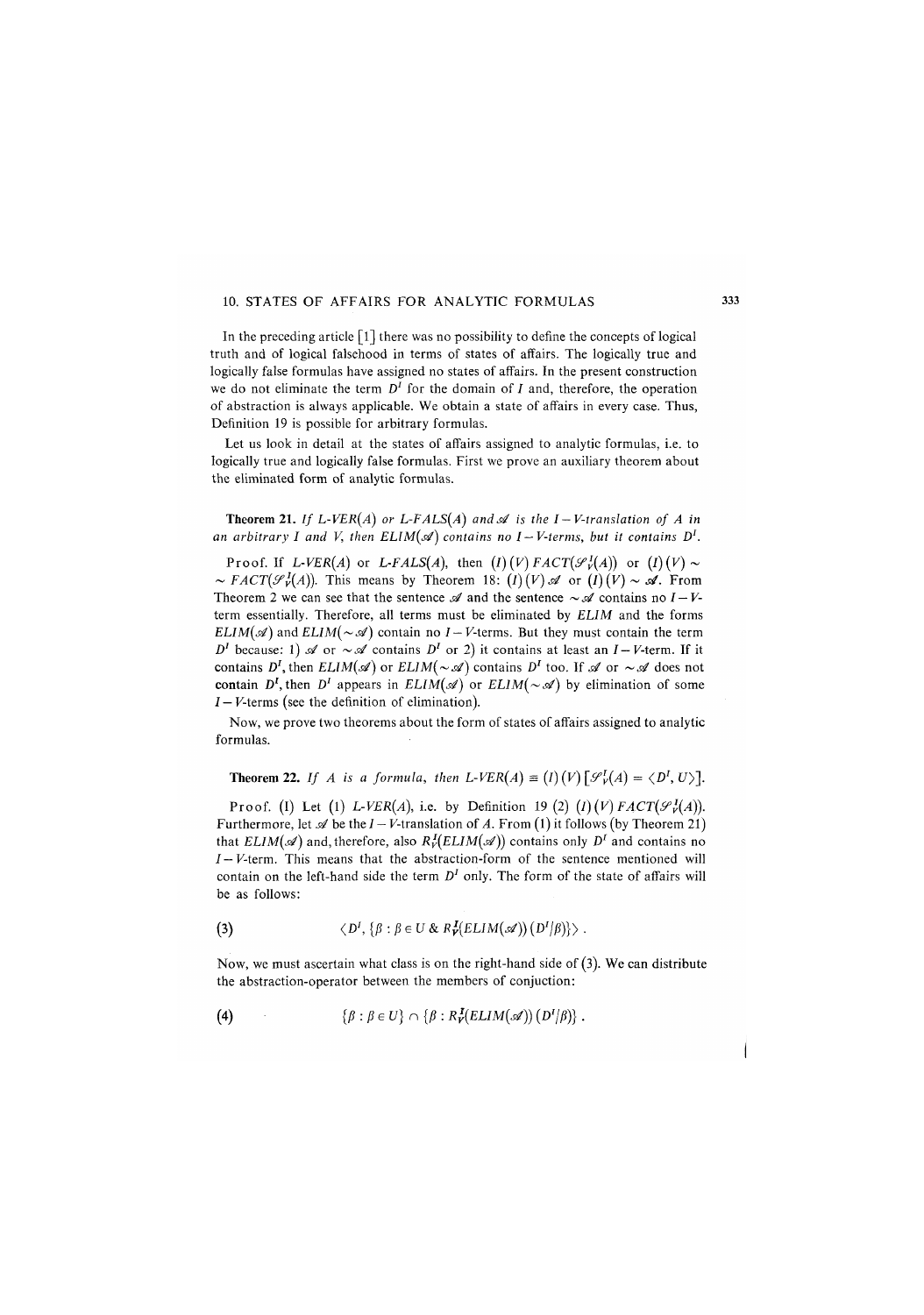The left-hand side of the intersection is equal with *U*; the content of the right-hand side can be ascertained starting from (2). The assumption (2) means by Theorem 18 that  $(I)(V)$   $\mathscr A$  and, therefore, by Theorems 9 and 14 that

(5) 
$$
(I) (V) R_V^I (ELIM(\mathscr{A})).
$$

In accordance with the above ascertainment the sentence  $(5)$  contains only  $D<sup>I</sup>$  and it is by Theorem 1 equivalent with

(6) 
$$
(\beta) [\beta \in U \to R^I_V(ELIM(\mathscr{A})) (D^I/\beta)].
$$

Furthermore, by Theorem 7, it follows from (6):

(7) 
$$
\{\beta : \beta \in U\} \subset \{\beta : R^I_V(\mathit{ELIM}(\mathscr{A})) (D^I/\beta)\}.
$$

Now, the left-hand side of (7) is *U*, the right-hand side is identical with the second member of the intersection  $(4)$ . The inclusion  $(7)$  follows from the assumption  $(1)$ and the question what is the class on the right-hand side of  $(7)$  can be solved by the assertainment what classes  $\alpha$  satisfy the inclusion  $U \subset \alpha$ . Evidently, there are only two classes  $\alpha$  satisfying the inclusion mentioned: the class  $U$  and the universal class  $V$ . Therefore, the right-hand side of (4) can be identical either with *U* or with *V*. In the first case (4) is  $U \cap U$ , in the second case  $U \cap V$ . We can see that it follows from the assumption that the class (4) is in every case identical with *U*. From the fact just mentioned and from (3) we can conclude that the state of affairs of a logically true formula must be identical with  $\langle D^I, U \rangle$  in every I and V.

(II) It holds also the converse. If  $(I)$   $(V)$   $[\mathcal{S}_V^I(A) = \langle D^I, U \rangle]$ , then evidently  $(I)(V)$  *FACT* $(\mathcal{S}_V^I(A))$ , because  $D^I \in U$  in every *I* and *V*. This means that *L-VER(A)*.

**Theorem 23.** If A is a formula, then  $L\text{-}FALSE(A) \equiv (I)(V)[\mathcal{S}_V^I(A) = \langle D^I, \emptyset \rangle].$ 

Proof. (I) We suppose (1) L-FALS(A), i.e. (2)  $(I)(V) \sim FACT(\mathcal{S}_V^I(A))$ . Furthermore, let  $\mathscr A$  be the  $I - V$ -translation of A. Analogically as in proof of Theorem 22 we can see that  $\mathcal{S}_{\nu}^I(A)$  is

(3) 
$$
\langle D^I, \{\beta : \beta \in U \& R^I_V(ELIM(\mathscr{A})) (D^I/\beta) \}\rangle
$$
.

We must ascertain what class is the second member of (3). We transform again the expression for this member as follows:

(4) 
$$
U \cap {\beta : R^J_V(ELIM(\mathscr{A})) (D^I/\beta)}.
$$

It follows from the assumption by Theorem 18 that it holds

$$
(5) \t\t\t (I) (V) \sim R_V^I(ELIM(\mathscr{A})).
$$